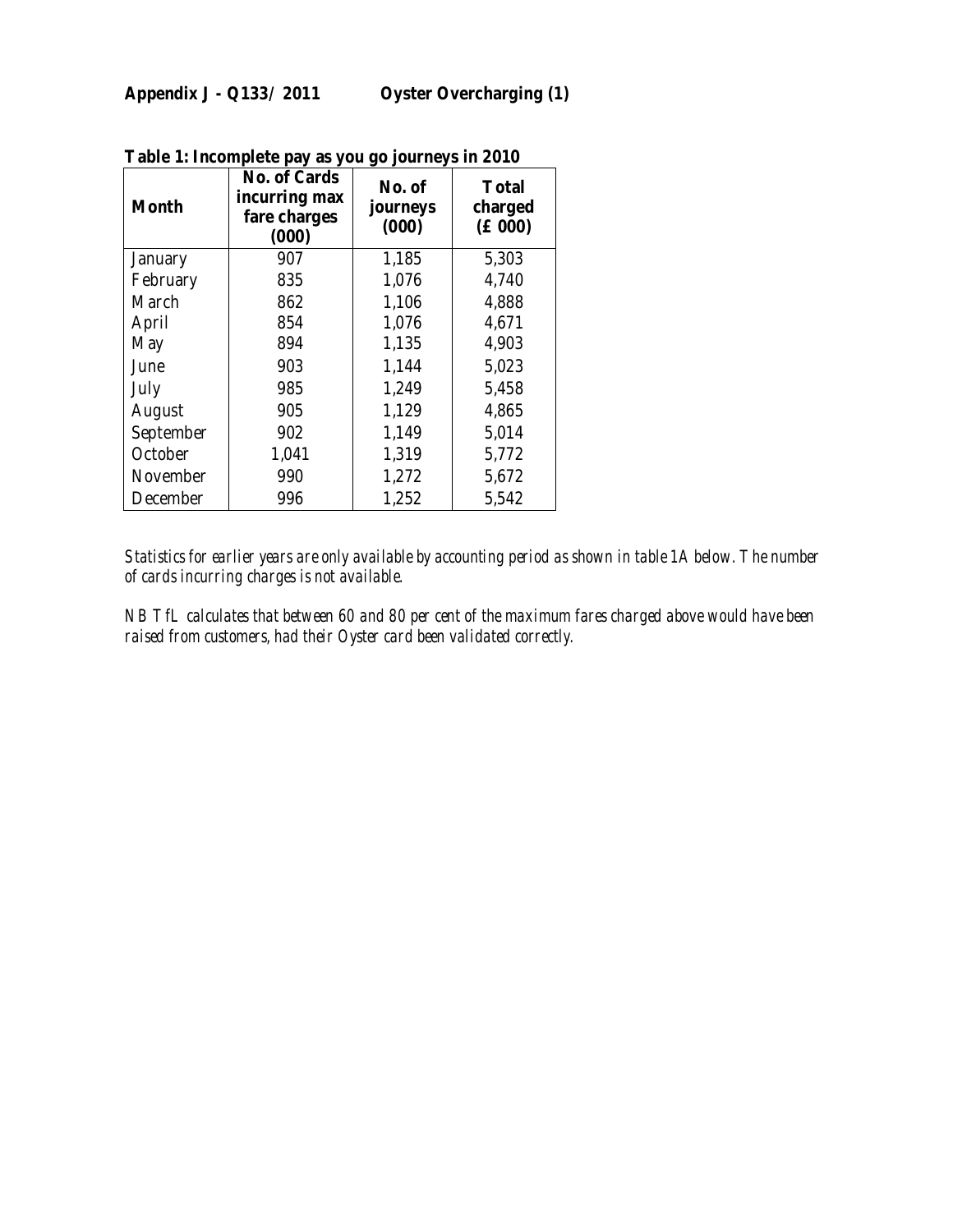**Table 1A: Incomplete pay as you go journeys in 2008 and 2009**  *NB TfL calculates that between 60 and 80 per cent of the maximum fares charged below would have been raised from customers, had their Oyster card been validated correctly.* 

| <b>Financial</b><br>year | <b>Period</b>           | No. of<br>journeys<br>(000) | <b>Total</b><br>charged<br>$(\text{\pounds}000)$ |
|--------------------------|-------------------------|-----------------------------|--------------------------------------------------|
| 2007/08                  | 11                      | 739                         | 2,716                                            |
|                          | 12                      | 808                         | 2,971                                            |
|                          | 13                      | 677                         | 2,490                                            |
| 2008/09                  | $\mathbf{1}$            | 777                         | 2,860                                            |
|                          | $\boldsymbol{2}$        | 782                         | 2,878                                            |
|                          | 3                       | 835                         | 3,082                                            |
|                          | $\overline{\mathbf{4}}$ | 920                         | 3,393                                            |
|                          | $\overline{5}$          | 945                         | 3,473                                            |
|                          | $6\phantom{1}$          | 937                         | 3,449                                            |
|                          | 7                       | 1,141                       | 4,215                                            |
|                          | 8                       | 1,001                       | 3,689                                            |
|                          | $\boldsymbol{9}$        | 1,017                       | 3,743                                            |
|                          | 10                      | 821                         | 3,024                                            |
|                          | 11                      | 838                         | 3,094                                            |
|                          | 12                      | 719                         | 2,658                                            |
|                          | 13                      | 965                         | 3,576                                            |
| 2009/10                  | $\mathbf{1}$            | 1,161                       | 4,302                                            |
|                          | $\boldsymbol{2}$        | 956                         | 3,544                                            |
|                          | 3                       | 952                         | 3,522                                            |
|                          | 4                       | 925                         | 3,423                                            |
|                          | $\overline{5}$          | 794                         | 2,938                                            |
|                          | 6                       | 940                         | 3,472                                            |
|                          | 7                       | 897                         | 3,318                                            |
|                          | 8                       | 930                         | 3,440                                            |
|                          | 9                       | 1,035                       | 3,834                                            |
|                          | 10                      | 1,082                       | 4,231                                            |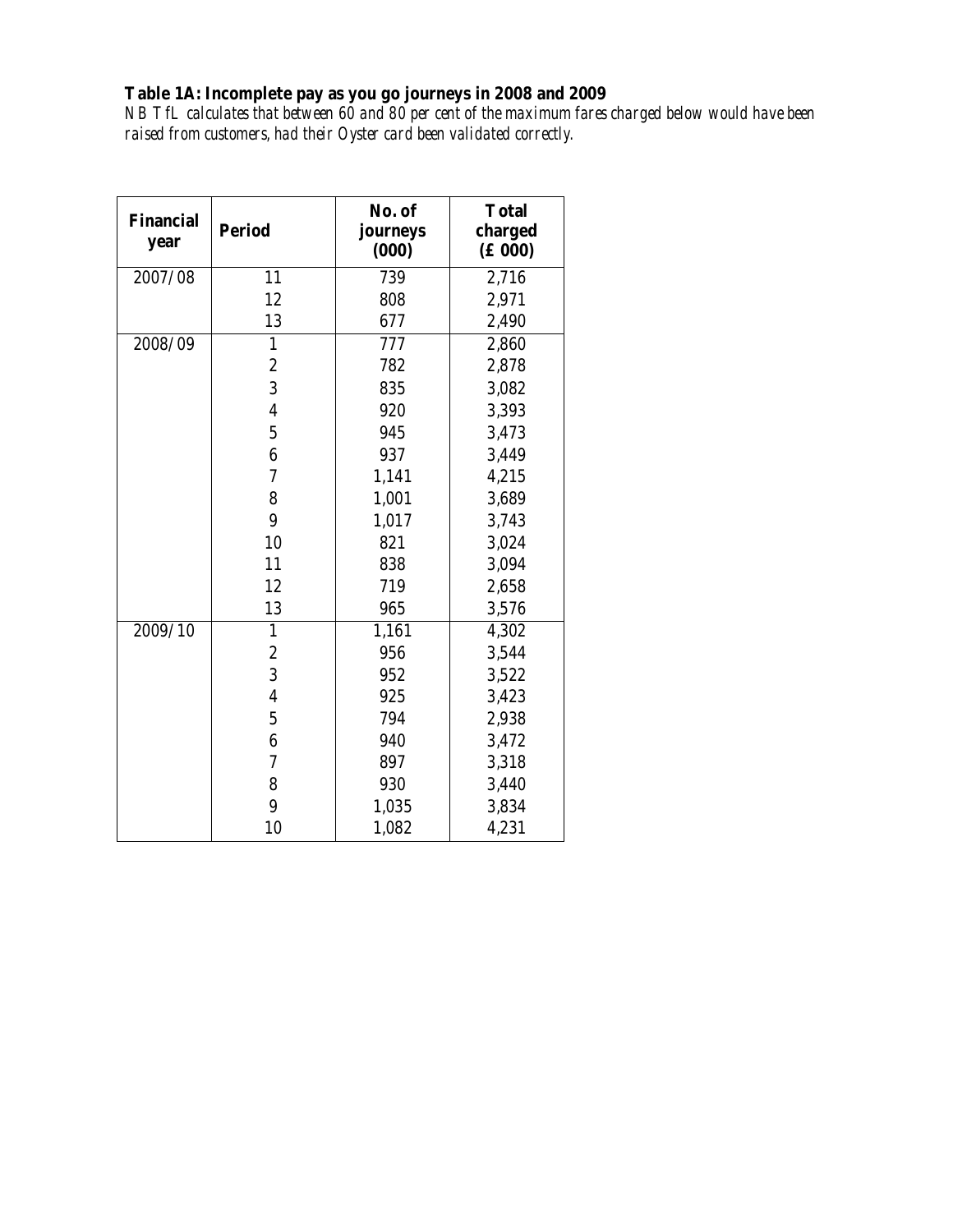| <b>National rail</b>   | £000           | <b>National rail</b>      | £000            | <b>National rail</b> | £000           |
|------------------------|----------------|---------------------------|-----------------|----------------------|----------------|
| Abbey Wood             | 48             | <b>Carshalton Beeches</b> | 10              | Elephant & Castle    | 323            |
| Acton Main Line        | 7              | Castle Bar Park           | 3               | Elm Park             | 39             |
| Albany Park            | 9              | Caterham                  | 8               | Elmers End           | 46             |
| Alexandra Palace       | 26             | Catford                   | 16              | Elmstead Woods       | 9              |
| Anerley                | 8              | Catford Bridge            | 29              | Elstree              | 105            |
| Angel Road             | $\mathbf{1}$   | Chadwell Heath            | 35              | Eltham               | 30             |
| <b>Balham</b>          | 318            | <b>Chafford Hundred</b>   | 37              | <b>Emerson Park</b>  | $\overline{2}$ |
| Banstead               | $\overline{2}$ | <b>Charing Cross</b>      | 861             | <b>Enfield Chase</b> | 27             |
| <b>Barking</b>         | 347            | Charlton                  | 30              | Enfield Lock         | 22             |
| Barnehurst             | 10             | Cheam                     | 12 <sup>°</sup> | Enfield Town         | 30             |
| <b>Barnes</b>          | 34             | Chelsfield                | 3               | Epsom Downs          | $\mathbf{1}$   |
| <b>Barnes Bridge</b>   | 18             | Chessington North         | 5               | Erith                | 14             |
| <b>Battersea Park</b>  | 49             | Chessington South         | 4               | Essex Road           | 11             |
| Beckenham Hill         | 6              | Chingford                 | 47              | Euston               | 479            |
| Beckenham Junction     | 30             | Chipstead                 | $\overline{2}$  | <b>Ewell East</b>    | 5              |
| <b>Becontree</b>       | 49             | Chislehurst               | 13              | Ewell West           | 11             |
| Bellingham             | 10             | Chiswick                  | 30              | Falconwood           | 11             |
| <b>Belmont</b>         | 2              | City Thameslink           | 113             | Feltham              | 65             |
| <b>Belvedere</b>       | 13             | Clapham High Street       | 12 <sup>2</sup> | Fenchurch St NR      | 170            |
| Berrylands             | $\overline{4}$ | Clapham Junction          | 540             | <b>Finsbury Park</b> | 248            |
| <b>Bethnal Green</b>   | 128            | Clapton                   | 35              | <b>Forest Gate</b>   | 41             |
| Bexley                 | 11             | Clock House               | 14              | Forest Hill          | 67             |
| Bexleyheath            | 26             | Coulsdon South            | 8               | Fulwell              | $\overline{7}$ |
| <b>Bickley</b>         | 10             | Crayford                  | 11              | Gidea Park           | 20             |
| <b>Birkbeck</b>        | 2              | Crews Hill                | $\overline{2}$  | Gipsy Hill           | 35             |
| <b>Blackfriars</b>     | 45             | Cricklewood               | 29              | Goodmayes            | 29             |
| Blackheath             | 56             | Crofton Park              | 16              | Gordon Hill          | 21             |
| <b>Blackhorse Road</b> | 104            | <b>Crystal Palace</b>     | 44              | Grange Park          | $\overline{7}$ |
| <b>Bowes Park</b>      | 9              | Dagenham Dock             | 3               | Grays                | 39             |
| <b>Brentford</b>       | 33             | Dagenham East             | 48              | Greenwich            | 96             |
| Brimsdown              | 15             | Denmark Hill              | 62              | Grove Park           | 26             |
| <b>Brixton NR</b>      | 23             | Deptford                  | 22              | Hackbridge           | 10             |
| <b>Brockley</b>        | 50             | Drayton Green             | 3               | Hackney Downs        | 60             |
| <b>Bromley North</b>   | 5              | Drayton Pk                | 9               | Hadley Wood          | 5              |
| <b>Bromley South</b>   | 132            | Earlsfield                | 83              | Hampton              | 14             |
| <b>Bruce Grove</b>     | 15             | Ealing Broadway           | 404             | Hampton Court        | 20             |
| Bush Hill Park         | 14             | East Croydon              | 441             | Hampton Wick         | 15             |
| Cambridge Heath        | 13             | East Dulwich              | 39              | Hanwell              | 10             |
| Cannon Street          | 225            | Eden Park                 | 9               | Harold Wood          | 17             |
| Carshalton             | 24             | <b>Edmonton Green</b>     | 36              | Harringay            | 19             |

## **Incomplete journey charges in 2010 - National Rail Stations (1)**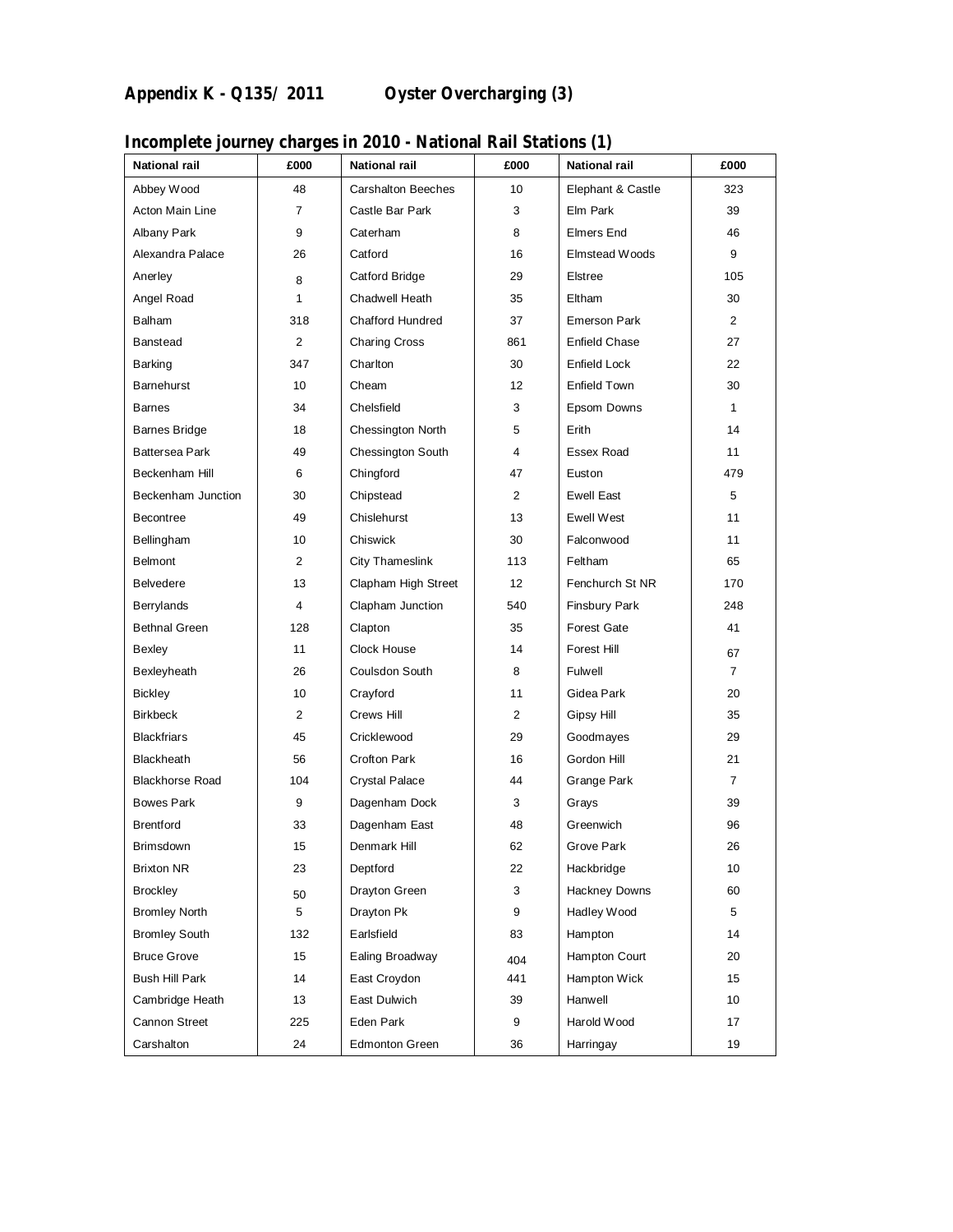| Incomplete journey charges in 2010 - National Rail Stations (2) |                |                      |                   |                          |                |
|-----------------------------------------------------------------|----------------|----------------------|-------------------|--------------------------|----------------|
| <b>National rail</b>                                            | £000           | <b>National rail</b> | £000              | <b>National rail</b>     | £000           |
| Haydons Road                                                    | $\overline{7}$ | Morden South         | 2                 | <b>Rectory Road</b>      | 22             |
| Hayes & Harlington                                              | 97             | Mortlake             | 30                | Reedham Surrey           | $\overline{2}$ |
| Hayes Kent                                                      | 11             | Motspur Park         | 13                | Richmond                 | 323            |
| Hendon                                                          | 20             | Mottingham           | 14                | Riddlesdown              | $\overline{2}$ |
| Herne Hill                                                      | 50             | New Barnet           | 24                | Romford                  | 163            |
| Highams Park                                                    | 42             | New Beckenham        | $12 \overline{ }$ | Sanderstead              | $\overline{7}$ |
| <b>Hither Green</b>                                             | 34             | <b>New Cross</b>     | 49                | Selhurst                 | 21             |
| Honor Oak Park                                                  | 38             | New Cross Gate       | 81                | Seven Kings              | 31             |
| Hornsey                                                         | 22             | New Eltham           | 19                | Seven Sisters            | 273            |
| Hounslow                                                        | 21             | New Malden           | 40                | Shortlands               | 17             |
| <b>Ilford</b>                                                   | 176            | New Southgate        | 16                | Sidcup                   | 31             |
| <b>Isleworth</b>                                                | 26             | Norbiton             | 41                | <b>Silver Street</b>     | 17             |
| Kenley                                                          | 4              | Norbury              | 60                | Slade Green              | 8              |
| Kent House                                                      | 11             | North Dulwich        | 17                | Smitham                  | $\overline{2}$ |
| Kentish Town                                                    | 155            | North Sheen          | 6                 | South Bermondsey         | 15             |
| Kew Bridge                                                      | 22             | Northolt Park        | 4                 | South Croydon            | 14             |
| Kidbrooke                                                       | 12             | NorthumberId Pk      | 5                 | South Greenford          | 1              |
| Kings Cross                                                     | 358            | Norwood Junction SR  | 55                | South Merton             | 3              |
| Kingston                                                        | 109            | Nunhead              | 18                | Southall                 | 88             |
| Kingswood                                                       | 4              | Oakleigh Park        | 22                | Southbury                | 9              |
| Knockholt                                                       | 1              | Ockendon             | 8                 | <b>St Helier</b>         | 4              |
| Ladywell                                                        | 19             | Old Street           | 400               | <b>St James Street</b>   | 20             |
| Lee                                                             | 19             | Orpington            | 48                | St Johns                 | 10             |
| Lewisham                                                        | 172            | Paddington           | 636               | St Margarets London      | 24             |
| Limehouse NR                                                    | 32             | <b>Palmers Green</b> | 34                | <b>St Mary Cray</b>      | 12             |
| Liverpool Street                                                | 1615           | Peckham Rye          | 123               | St Pancras International | 265            |
| London Bridge                                                   | 2300           | Penge East           | 21                | Stamford Hill            | 13             |
| <b>London Fields</b>                                            | 24             | Penge West           | 6                 | Stoke Newington          | 36             |
| Loughborough Junct                                              | 15             | Petts Wood           | 20                | Stoneleigh               | 11             |
| Lower Sydenham                                                  | 8              | Plumstead            | 32                | Stratford                | 877            |
| Malden Manor                                                    | 4              | Ponders End          | 9                 | Strawberry Hill          | 14             |
| Manor Park                                                      | 27             | Purfleet             | 8                 | Streatham                | 67             |
| Maryland                                                        | 23             | Purley               | 39                | Streatham Common         | 78             |
| Marylebone                                                      | 49             | <b>Purley Oaks</b>   | 6                 | Streatham Hill           | 62             |
| Marylebone NR                                                   | 203            | Putney               | 194               | Sudbury Hill Harrow      | 3              |
| Maze Hill                                                       | 24             | Queens Rd Peckham    | 24                | Sudbury&Harrow Rd        | 1              |
| Mill Hill Broadway                                              | 41             | Queenstown Road      | 29                | Sundridge Park           | 4              |
| Mitcham Eastfields                                              | 16             | Rainham Essex        | 16                | Surbiton                 | 89             |
| Mitcham Junction                                                | 12             | Ravensbourne         | 3                 | Sutton Common            | 6              |
| Moorgate                                                        | 357            | Raynes Park          | 61                | <b>Sutton Surrey</b>     | 132            |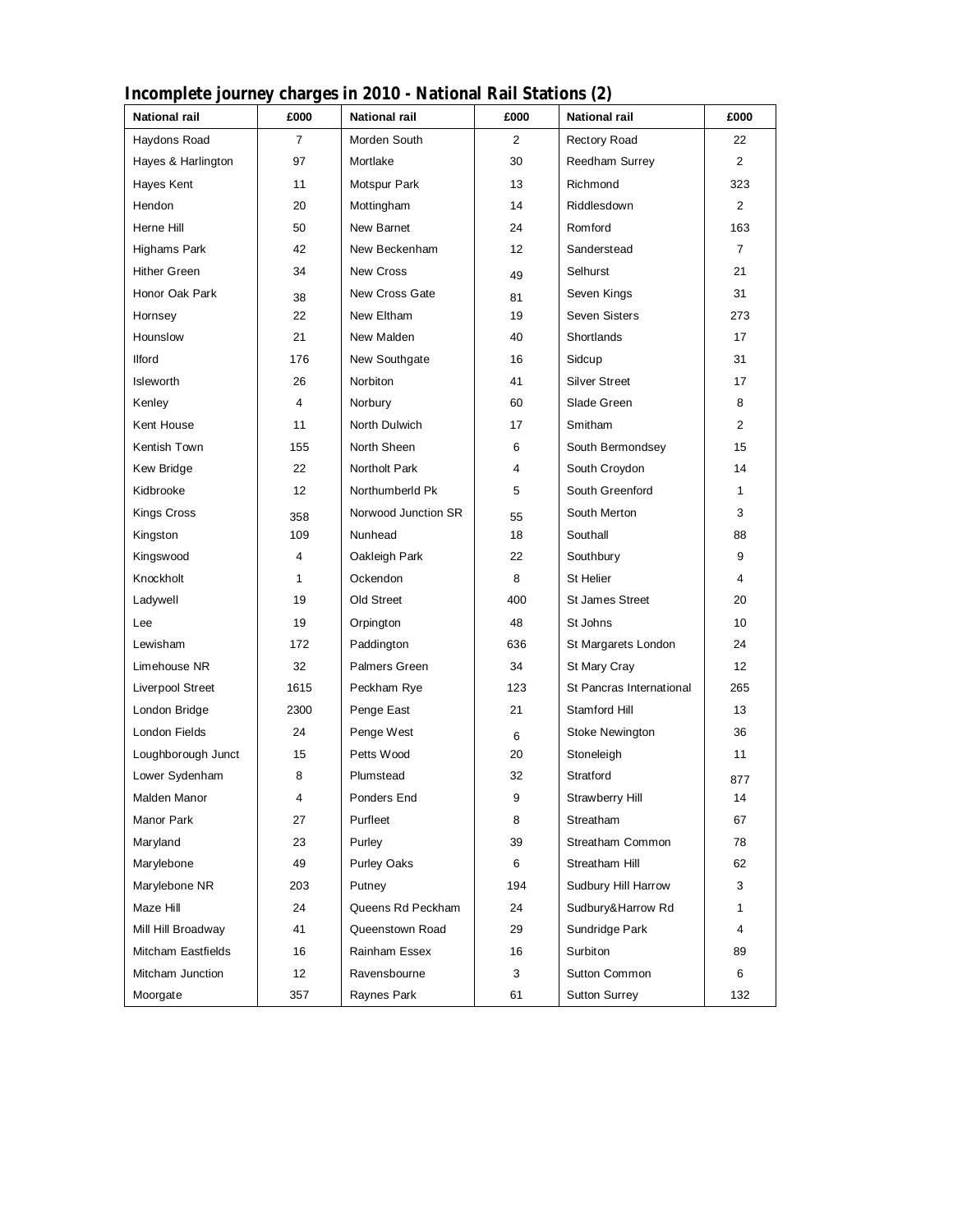| <b>National rail</b>    | £000           | <b>National rail</b>  | £000           |
|-------------------------|----------------|-----------------------|----------------|
| Sydenham Hill           | 9              | Whyteleafe            | 3              |
| Sydenham SR             | 49             | Whyteleafe South      | $\overline{2}$ |
| Syon Lane               | 16             | Wimbledon             | 825            |
| Tadworth                | 3              | Wimbledon Chase       | 5              |
| <b>Tattenham Corner</b> | 3              | Winchmore Hill        | 25             |
| Teddington              | 28             | Wood Street           | 23             |
| <b>Thames Ditton</b>    | $\overline{7}$ | Woodmansterne         | $\overline{2}$ |
| Thornton Heath          | 62             | Woolwich Arsenal      | 118            |
| Tolworth                | 9              | Woolwich Dockyard     | 10             |
| Tooting                 | 20             | <b>Worcester Park</b> | 24             |
| <b>Tottenham Hale</b>   | 171            | <b>TOTAL NR</b>       | 25,842         |
| Tulse Hill              | 69             |                       |                |
| <b>Turkey Street</b>    | 8              |                       |                |
| Twickenham              | 99             |                       |                |
| Upminster               | 78             |                       |                |
| Upper Warlingham        | 5              |                       |                |
| Vauxhall SWT            | 466            |                       |                |
| Victoria NR             | 1562           |                       |                |
| Waddon                  | 6              |                       |                |
| Wallington              | 26             |                       |                |
| Walthamstow Central     | 270            |                       |                |
| Wandsworth Common       | 32             |                       |                |
| Wandsworth Road         | 8              |                       |                |
| Wandsworth Town         | 59             |                       |                |
| Waterloo NR             | 2452           |                       |                |
| Watford Junction        | 314            |                       |                |
| Welling                 | 21             |                       |                |
| Wembley Stadium         | 13             |                       |                |
| West Croydon            | 107            |                       |                |
| West Drayton            | 69             |                       |                |
| West Dulwich            | 18             |                       |                |
| West Ealing             | 22             |                       |                |
| West Ham                | 70             |                       |                |
| West Hampst'd Tlink     | 61             |                       |                |
| West Norwood            | 55             |                       |                |
| West Sutton             | 5              |                       |                |
| West Wickham            | 9              |                       |                |
| Westcombe Park          | 25             |                       |                |
| White Hart Lane         | 18             |                       |                |
| Whitton                 | 15             |                       |                |

## **Incomplete journey charges in 2010 - National Rail Stations (3)**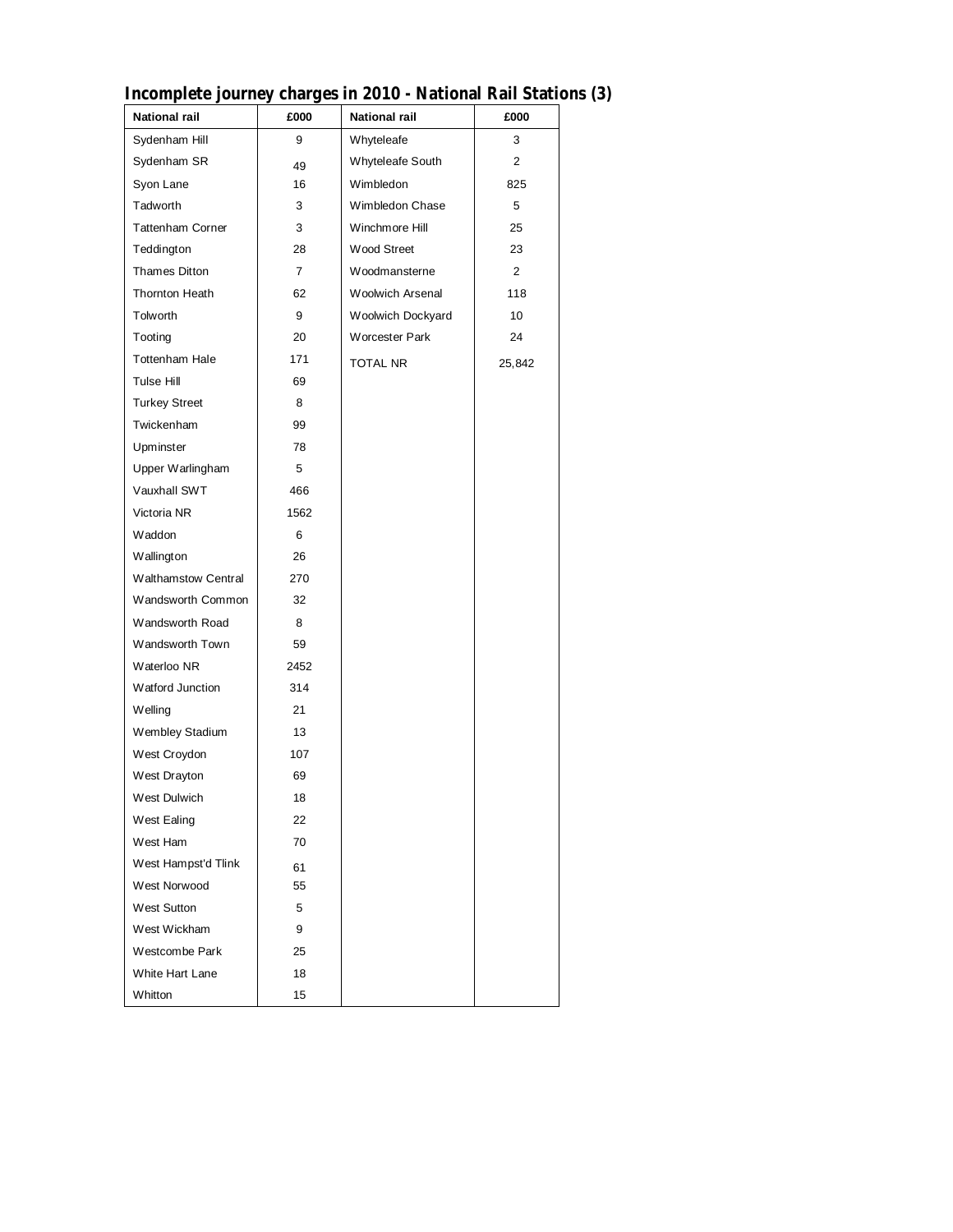| mcomplete Journey charges in 2010 - Underground Stations (1)<br>Underground | £000 | Underground              | £000 | Underground             | £000            |
|-----------------------------------------------------------------------------|------|--------------------------|------|-------------------------|-----------------|
| Acton Town                                                                  | 79   |                          | 18   | Harrow On The Hill      | 141             |
|                                                                             |      | Chorleywood              |      |                         |                 |
| Aldgate                                                                     | 84   | Clapham Common           | 105  | <b>Hatton Cross</b>     | 58              |
| <b>Aldgate East</b>                                                         | 150  | Clapham North            | 76   | <b>Heathrow Terms</b>   | 567             |
| Alperton                                                                    | 46   | Clapham South            | 79   | Hendon Central          | 81              |
| Amersham                                                                    | 38   | Cockfosters              | 34   | High Barnet             | 56              |
| Angel                                                                       | 309  | Colindale                | 59   | <b>High Street Kens</b> | 202             |
| Archway                                                                     | 101  | Colliers Wood            | 55   | Highbury                | 271             |
| Arnos Grove                                                                 | 66   | Covent Garden            | 243  | Highgate                | 81              |
| Arsenal                                                                     | 56   | Croxley                  | 13   | Hillingdon              | 24              |
| <b>Baker Street</b>                                                         | 337  | Dagenham Heathway        | 87   | Holborn                 | 405             |
| Balham LU                                                                   | 56   | Debden                   | 46   | <b>Holland Park</b>     | 53              |
| Bank                                                                        | 1339 | Dollis Hill              | 36   | Holloway Road           | 94              |
| Barbican                                                                    | 112  | Ealing Common            | 43   | Hornchurch              | 34              |
| <b>Barkingside</b>                                                          | 25   | Earls Court              | 363  | <b>Hounslow Central</b> | 89              |
| <b>Barons Court</b>                                                         | 86   | East Acton               | 46   | <b>Hounslow East</b>    | 85              |
| Bayswater                                                                   | 100  | East Finchley            | 94   | Hounslow West           | 86              |
| <b>Belsize Park</b>                                                         | 85   | East Ham                 | 182  | Hyde Park Corner        | 87              |
| Bermondsey                                                                  | 75   | East Putney              | 103  | Ickenham                | 13              |
| <b>Bethnal Green LU</b>                                                     | 178  | Eastcote                 | 33   | Kennington              | 57              |
| <b>Bond Street</b>                                                          | 418  | Edgware                  | 83   | Kilburn                 | 74              |
| Borough                                                                     | 79   | <b>Edgware Road</b>      | 165  | Kilburn Park            | 55              |
| <b>Boston Manor</b>                                                         | 37   | Embankment               | 244  | <b>Kings Cross</b>      | 1073            |
| <b>Bounds Green</b>                                                         | 71   | Epping                   | 77   | Kingsbury               | 39              |
| <b>Bow Road</b>                                                             | 61   | Euston LU                | 303  | Knightsbridge           | 232             |
| <b>Brent Cross</b>                                                          | 31   | <b>Euston Square</b>     | 122  | Ladbroke Grove          | 71              |
| Brixton                                                                     | 310  | Fairlop                  | 19   | Lambeth North           | 49              |
| <b>Bromley By Bow</b>                                                       | 33   | Farringdon               | 306  | Lancaster Gate          | 82              |
| <b>Buckhurst Hill</b>                                                       | 47   | <b>Finchley Central</b>  | 82   | Latimer Road            | 23              |
| <b>Burnt Oak</b>                                                            | 55   | <b>Finchley Road</b>     | 105  | Leicester Square        | 465             |
| Caledonian Road                                                             | 61   | Fulham Broadway          | 194  | Leyton                  | 194             |
| Camden Town                                                                 | 288  | Gants Hill               | 102  | Leytonstone             | 170             |
| Canada Water                                                                | 125  | Gloucester Road          | 227  | Liverpool Street LU     | 670             |
| Canary Wharf                                                                | 405  | Golders Green            | 111  | London Bridge LU        | 388             |
| Canning Town                                                                | 214  | Goldhawk Road            | 23   | Loughton                | 72              |
| Cannon Street                                                               | 32   | Goodge Street            | 80   | Maida Vale              | 43              |
| Canons Park                                                                 | 23   | Grange Hill              | 12   | Manor House             | 104             |
| Chalfont & Latimer                                                          | 19   | <b>Great Portland St</b> | 86   | <b>Mansion House</b>    | 80              |
| Chalk Farm                                                                  | 79   | Green Park               | 315  | Marble Arch             | 250             |
| Chancery Lane                                                               | 218  | Greenford                | 58   | Marylebone LU           | 73              |
| <b>Charing Cross</b>                                                        | 195  | Hainault                 | 52   | Mile End                | 251             |
| Chesham                                                                     | 15   | Hammersmith              | 559  | Mill Hill East          | 15              |
| Chigwell                                                                    | 12   | Hampstead                | 61   | Monument                | 179             |
| Chiswick Park                                                               | 33   | Hanger Lane              | 43   | Moor Park               | 12 <sub>2</sub> |

## **Incomplete journey charges in 2010 - Underground Stations (1)**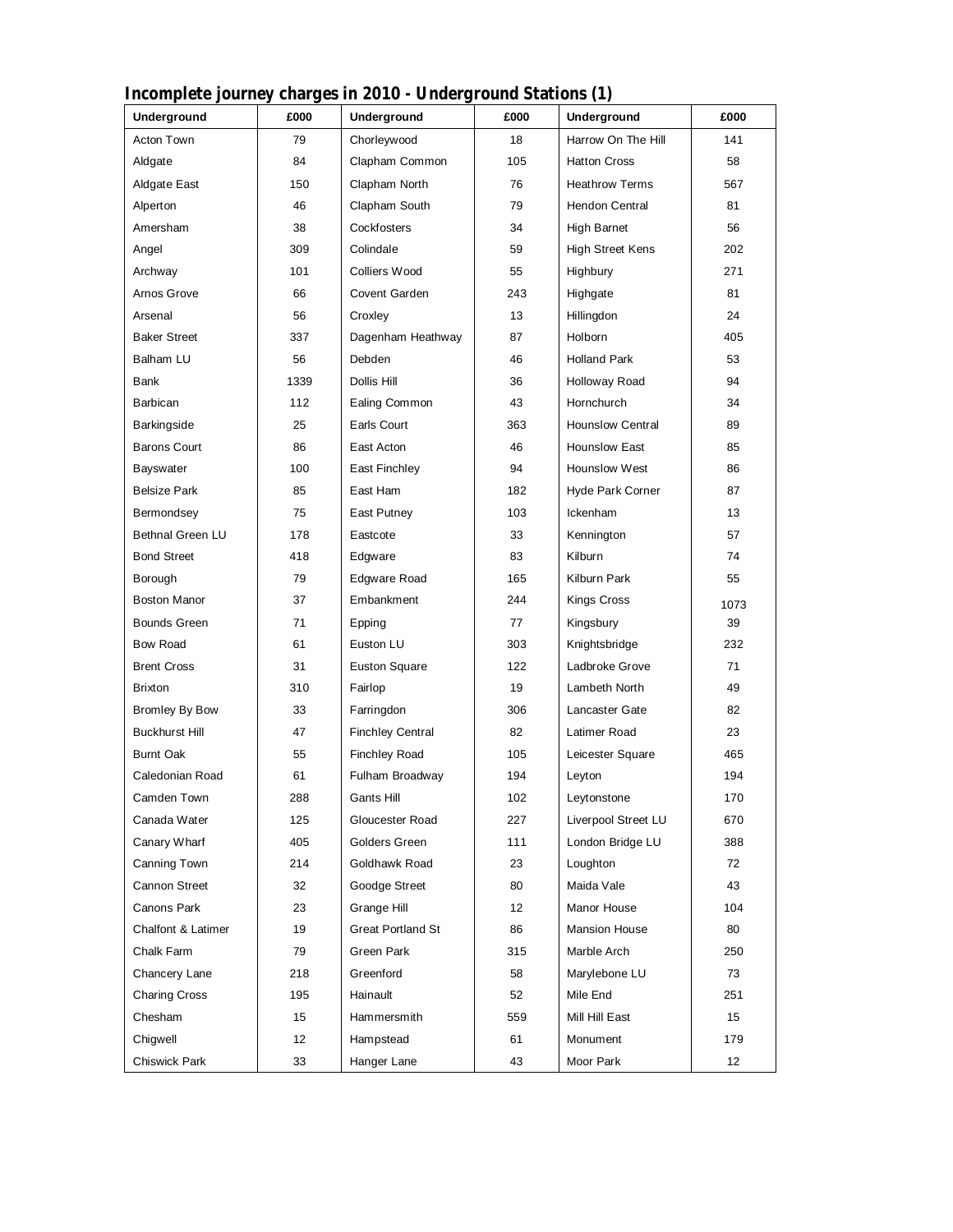| Underground              | £000         | $\frac{1}{2}$<br>Underground | round beacross $(\bullet)$<br>£000 | Underground              | £000   |
|--------------------------|--------------|------------------------------|------------------------------------|--------------------------|--------|
| Morden                   | 85           | Sloane Square                | 216                                | Wembley Park             | 164    |
| Mornington Crescent      | 51           | Snaresbrook                  | 50                                 | West Acton               | 24     |
| Neasden                  | 32           | South Ealing                 | 45                                 | West Finchley            | 21     |
| Newbury Park             | 84           | South Harrow                 | 48                                 | West Hampstead           | 31     |
| North Acton              | 62           | South Kensington             | 402                                | <b>West Harrow</b>       | 15     |
| North Ealing             | 12           | South Ruislip                | 35                                 | West Kensington          | 63     |
| North Greenwich          | 248          | South Wimbledon              | 31                                 | West Ruislip             | 38     |
| North Harrow             | 21           | South Woodford               | 91                                 | Westbourne Park          | 51     |
| Northfields              | 51           | Southfields                  | 90                                 | Westminster              | 220    |
| Northolt                 | 75           | Southgate                    | 84                                 | White City               | 108    |
| Northwick Park           | 46           | Southwark                    | 104                                | Whitechapel              | 205    |
| Northwood                | 38           | St James's Park              | 117                                | Willesden Green          | 75     |
| Northwood Hills          | 23           | St Johns Wood                | 70                                 | Wimbledon Park           | 47     |
| Notting Hill Gate        | 271          | St Pauls                     | 226                                | Wood Green               | 161    |
| Oakwood                  | 49           | Stamford Brook               | 45                                 | Wood Lane                | 46     |
| Osterley                 | 43           | Stanmore                     | 40                                 | <b>Woodford</b>          | 110    |
| Oval                     | 74           | Stepney Green                | 63                                 | Woodside Park            | 42     |
| Oxford Circus            | 862          | Stockwell                    | 111                                | <b>TOTAL Underground</b> | 30,164 |
| Paddington LU            | 301          | Sudbury Hill                 | 30                                 |                          |        |
| Park Royal               | 29           | Sudbury Town                 | 27                                 |                          |        |
| Parsons Green            | 111          | Swiss Cottage                | 67                                 |                          |        |
| Perivale                 | 33           | Temple                       | 95                                 |                          |        |
| <b>Piccadilly Circus</b> | 457          | Theydon Bois                 | 18                                 |                          |        |
| Pimlico                  | 103          | <b>Tooting Bec</b>           | 71                                 |                          |        |
| Pinner                   | 31           | <b>Tooting Broadway</b>      | 143                                |                          |        |
| Plaistow                 | 75           | Tottenham Court Rd           | 441                                |                          |        |
| Preston Road             | 35           | Totteridge                   | 34                                 |                          |        |
| <b>Putney Bridge</b>     | 111          | <b>Tower Hill</b>            | 224                                |                          |        |
| Queensbury               | 38           | <b>Tufnell Park</b>          | 56                                 |                          |        |
| Queensway                | 131          | Turnham Green                | 100                                |                          |        |
| Ravenscourt Park         | 38           | Turnpike Lane                | 137                                |                          |        |
| Rayners Lane             | 58           | Upminster Bridge             | 11                                 |                          |        |
| Redbridge                | 56           | Upney                        | 33                                 |                          |        |
| <b>Regents Park</b>      | 43           | Upton Park                   | 147                                |                          |        |
| Rickmansworth            | 37           | Uxbridge                     | 117                                |                          |        |
| Roding Valley            | 6            | Vauxhall                     | 191                                |                          |        |
| Royal Oak                | 28           | Victoria                     | 982                                |                          |        |
| Ruislip                  | 21           | W Hampstead LU               | 44                                 |                          |        |
| Ruislip Gardens          | 19           | <b>Wanstead</b>              | 50                                 |                          |        |
| Ruislip Manor            | 22           | Warren Street                | 146                                |                          |        |
| Russell Square           | 175          | Warwick Avenue               | 58                                 |                          |        |
| Shadwell                 | $\mathbf{1}$ | Waterloo                     | 699                                |                          |        |
| Shepherds Bush           | 368          | Watford Met                  | 32                                 |                          |        |

## **Incomplete journey charges in 2010 - Underground Stations (2)**